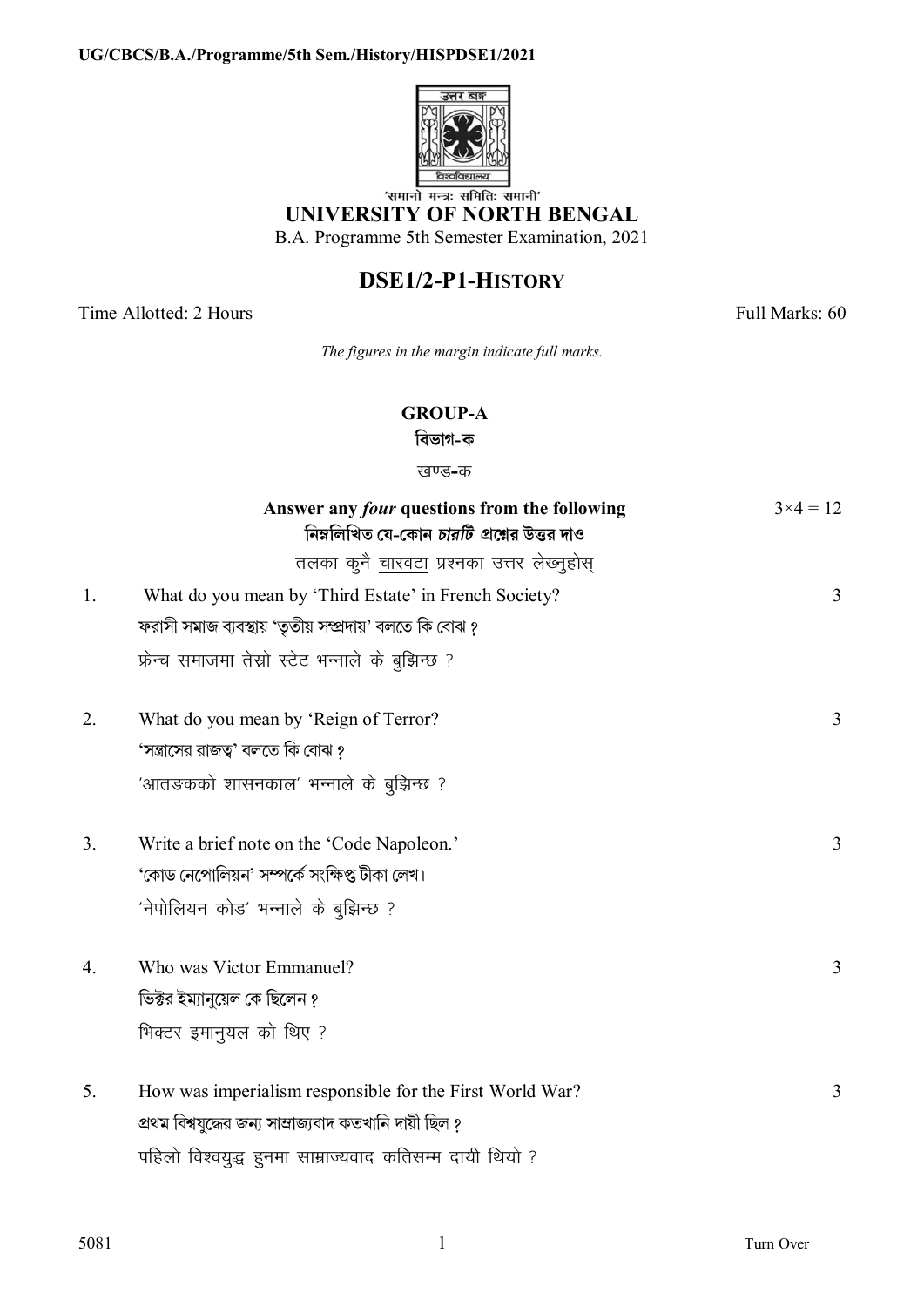### UG/CBCS/B.A./Programme/5th Sem./History/HISPDSE1/2021

6. Write a note on 'Triple Alliance'. 'ত্ৰি-শক্তি আঁতাত' সম্পৰ্কে একটি টীকা লেখ। 'तेस्रो समूह' बारे छोटो टिप्पणी लेख्नुहोस् ।

### **GROUP-B**

 $\overline{3}$ 

### বিভাগ-খ

#### खण्ड-ख

|     | Answer any four questions from the following<br>নিম্নলিখিত যে-কোন <i>চারটি প্র</i> শ্নের উত্তর দাও | $6 \times 4 = 24$ |
|-----|----------------------------------------------------------------------------------------------------|-------------------|
|     | तलका कुनै <u>चारवटा</u> प्रश्नका उत्तर लेख्नुहोस्                                                  |                   |
| 7.  | Write a note on the Continental System of Napoleon.                                                | 6                 |
|     | নেপোলিয়নের মহাদেশীয় অবরোধ ব্যবস্থা সম্পর্কে একটি টীকা লেখ।                                       |                   |
|     | नेपोलियनको कन्टिनेन्टल सिस्टमबारे चर्चा गर्नुहोस्।                                                 |                   |
| 8.  | What do you mean by Metternich system?                                                             | 6                 |
|     | মেটারনিখ ব্যবস্থা বলতে কি বোঝ ?                                                                    |                   |
|     | Metternich प्रणाली भनेको के हो ?                                                                   |                   |
| 9.  | Write in brief the reasons behind the February Revolution (1848) in France.                        | 6                 |
|     | ফ্রান্সে ফেব্রুয়ারী বিপ্লবের (১৮৪৮) কারণগুলি সংক্ষেপে আলোচনা কর।                                  |                   |
|     | फ्रान्सको फेब्रुअरी क्रान्तिका कारणहरू बताउनुहोस्।                                                 |                   |
| 10. | Write a short note on the rise of Nazism in Germany.                                               | 6                 |
|     | জার্মানীতে নাৎসীবাদের উত্থান সম্পর্কে সংক্ষিপ্ত টীকা লেখ।                                          |                   |
|     | जर्मनीमा नाजीवादका उदय बारे चर्चा गर्नुहोस्।                                                       |                   |
| 11. | Write a short note on the 'Welsons Fourteen Points'.                                               | 6                 |
|     | উইলসনের 'চৌদ্দ দফা নীতি' সম্পর্কে সংক্ষিপ্ত টীকা লেখ।                                              |                   |
|     | 'वेलसनका चौदह बुदाँहरू' बारे टिप्पणी लेख्नुहोस्।                                                   |                   |
| 12. | How the Second World War influenced the world history?                                             | 6                 |
|     | বিশ্ব-ইতিহাসে দ্বিতীয় বিশ্বযুদ্ধের কি প্রভাব পড়েছিল ?                                            |                   |
|     | दोस्रो विश्वयुद्धले विश्वको इतिहासलाई कसरी प्रभावित गरेको छ ?                                      |                   |